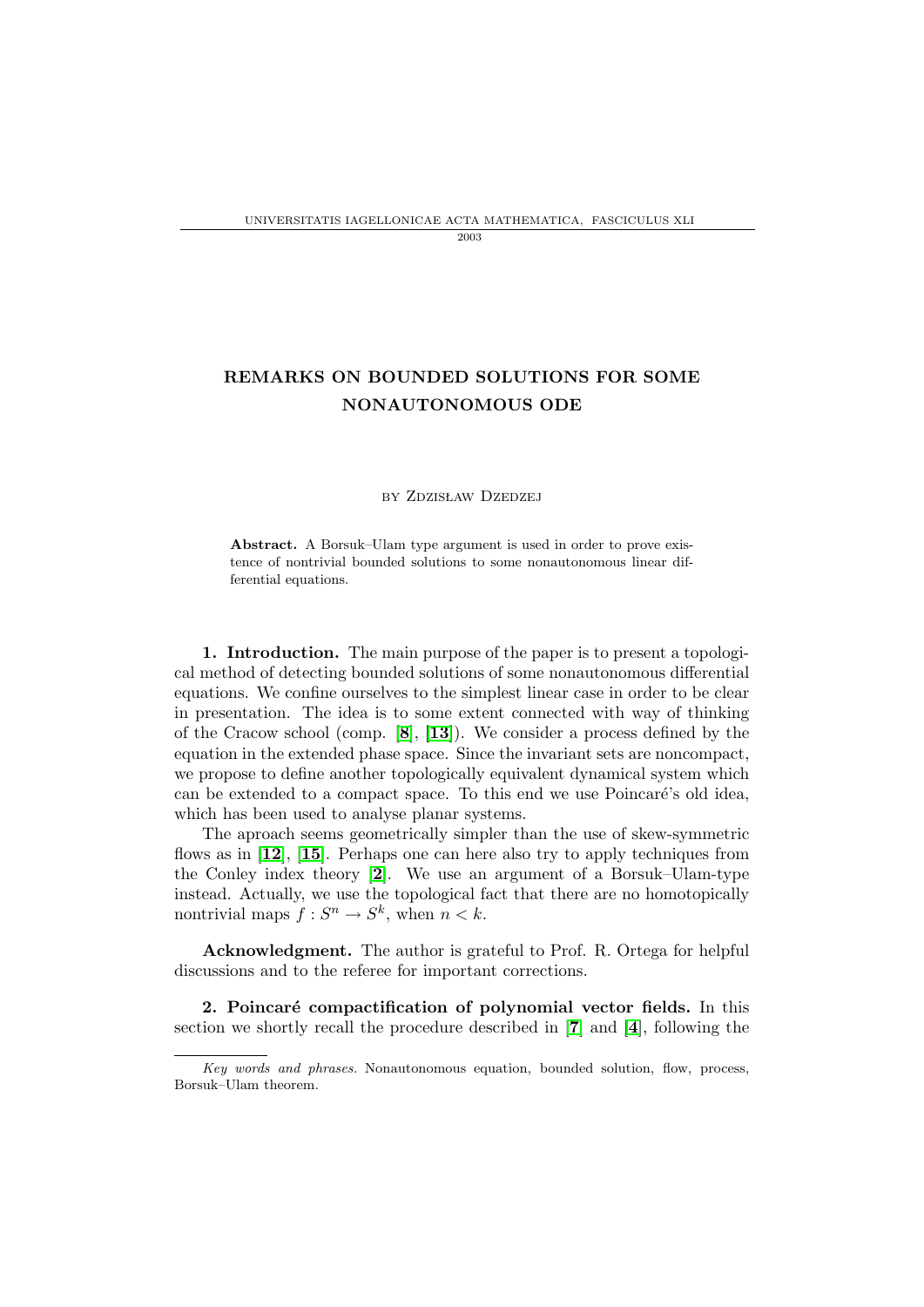ideas of Poincaré [[10](#page-5-5)], how a polynomial vector field on  $\mathbb{R}^n$  induces a vector field on  $S^n$ .

Let  $X = (P_1, P_2, ..., P_n)$  be a polynomial vector field in  $\mathbb{R}^n$ . We can identify  $\mathbf{R}^n$  with the hyperplane  $\Pi = \{y \in \mathbf{R}^{n+1} | y_{n+1} = 1\}$  tangent to the unit sphere  $S^n = \{y \in \mathbb{R}^{n+1} | \sum_{i=1}^{n+1} y_i^2 = 1\}$  at the north pole. Denote by  $S^n_+$  and  $S^n_$ the open northern and southern hemisphere, respectively. We consider the following two diffeomorphisms  $\Phi^+ : \mathbb{R}^n \to S^n_+$  and  $\Phi^- : \mathbb{R}^n \to S^n_-$  given by  $\Phi^{\pm}(x) = \pm \frac{1}{\Delta(x)}$  $\frac{1}{\Delta(x)}(x_1, x_2, ..., x_n, 1)$ , where  $\Delta(x) = (1 + \sum_{i=1}^n x_i^2)^{\frac{1}{2}}$ . In this form X induces a vector field Y in  $S^n_+ \cup S^n_-$  defined by  $Y(y) = D\Phi_x^{\pm}X(x)$  if  $y = \Phi^{\pm}(x)$ .

Now assume that  $k$  is the maximum of the degrees of  $P_i$ . The following theorem has been proved in [[7](#page-5-4)], see also [[1](#page-4-2)], [[4](#page-4-1)]. One can find detailed description of the vector field in local charts there.

<span id="page-1-0"></span>THEOREM 1.  $([7])$  $([7])$  $([7])$  The vector field Y can be extended analytically to the whole sphere  $S<sup>n</sup>$  after multiplication by the factor  $y_{n+1}^{k-1}$  and in such a way that the equator  $S^{n-1} = \{y \in S^n | y_{n+1} = 0\}$  is invariant.

The above theorem has been used to investigate the behaviour of the vector field at infinity. We need this for another purpose. First, observe that in the case of a linear vector field in  $\mathbb{R}^n$  you do not need to multiply the induced vector field in order to extend it to the whole sphere. Thus we can formulate an immediate consequence of Theorem [1.](#page-1-0)

<span id="page-1-1"></span>COROLLARY 2. The flow in  $\mathbb{R}^n$  given by a linear vector field X is conjugate to the flow in the upper hemisphere  $S_{+}^{n}$  given by the induced vector field Y and the latter has such an extension to the closed hemisphere that the equator is an invariant set.

<span id="page-1-2"></span>PROPOSITION 3. Given a flow in  $\mathbb{R}^n$  defined by a linear vector field X, there exists a flow defined on the closed unit disc  $D^n = \{y \in \mathbb{R}^n \ |y|| \leq 1\}$ such that the open disc and the boundary are invariant sets and the flow on the open disc is topologically equivalent to the original flow in  $\mathbb{R}^n$ .

PROOF. By means of the projection  $\pi(y_1, y_2, ..., y_{n+1}) = (y_1, y_2, ..., y_n)$  we obtain a homeomorphism  $h: S^n_+ \to intD^n$ , which gives the equivalence of the flows on the northern hemisphere and on the disc. On the other hand, the flow on the hemisphere is topologically equivalent to the one in  $\mathbb{R}^n$  because they are conjugate.  $\Box$ 

Let us observe that the described procedure works for vector fields whose rate of growth at infinity is not bigger that the polynomial growth of degree  $n$ (in Corr. [2](#page-1-1) and Prop. [3](#page-1-2) with at most linear growth).

158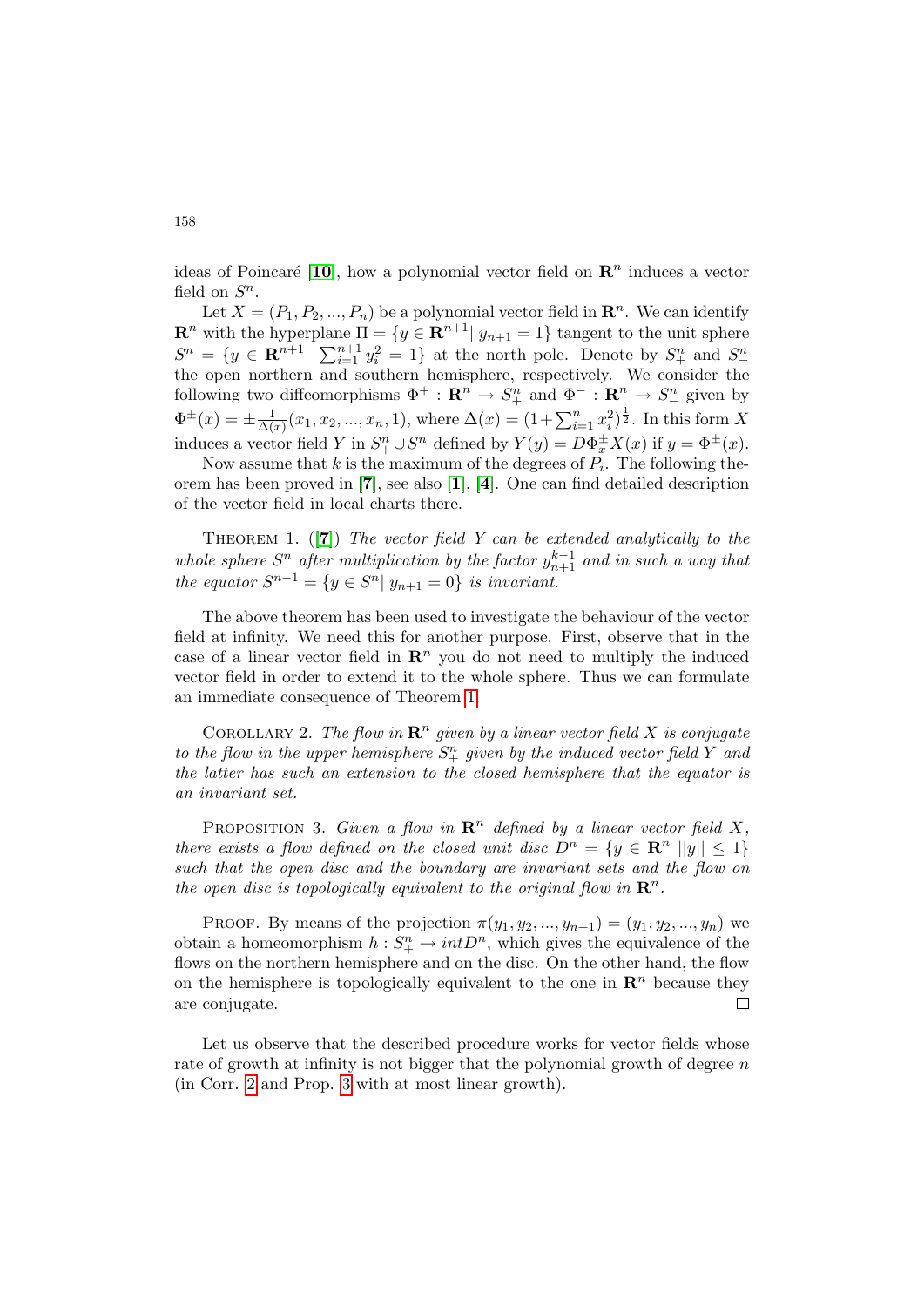**3.** G–spaces and G–index. We are going to use cohomology of the Čech type. The Cech cohomology theory has the continuity property, which says that if a cohomology class vanishes on a closed set, then it vanishes on a neighbourhood of this set. Throughout the paper, the group  $Z_2$  of integers mod 2 will be used as a coefficient group in cohomology.

Let G be the group  $Z_2$ . Assume that G acts freely on a paracompact space X. We call X a  $G$ -space. Any such  $G$ -space admits an equivariant map  $h: X \to EG$  into a classifying space  $EG$ ; any two such maps are equivariantly homotopic ( see  $[5]$  $[5]$  $[5]$  Thm 8.12 and Thm 6.14). The map h induces a map  $\hat{h}: X/G \to BG := EG/G$  on the orbit spaces. Consequently, one has a uniquely determined homomorphism

$$
\hat{h}^* : H^*(BG, Z_2) \to H^*(X/G, Z_2).
$$

In our special case  $G = Z_2$ , the space EG can be identified with the sphere of infinite dimension  $S^{\infty}$  with a free antipodal action of G. The orbit space is the infinite dimensional projective space  $P^{\infty}$ .

Let us recall the definition of the G-index  $ind_G X$ , for a G-space X (see e.g. [[14](#page-5-6)]).

DEFINITION 1. We say that the  $G$ -index of X is not less than k if the homomorphism  $\hat{h}^k: H^k(BG, Z_2) \to H^k(X/G, Z_2)$  is a monomorphism.

Most of the properties of the G−index are immediate consequences of this definition. In particular, *monotonicity* says:

If G acts freely on X and Y, and  $f: X \to Y$  is an equivariant map, then  $ind_G Y \geq ind_G X$ .

The dimension property:

If  $dim X < m$  then  $ind_G X < m$ , where dim denotes the covering dimension.

An important special case of the above says:

If  $ind_{a} X = 0$  then  $X \neq \emptyset$ .

The consequence of the continuity of Čech cohomology is the following continuity property:

Let G act freely on X and  $A \subset X$  be a compact G–space. Then there is an open neighbourhood U of A in X which is a G-space such that  $ind_G U =$  $ind_G A$ .

We shall use the important property that  $ind_G S^n = n$ . The concept of the G-index was first defined by Yang [[16](#page-5-7)] for  $G = Z_2$  and extended to other more general settings by several authors, notably to actions of compact Lie groups by Fadell and Husseini [[6](#page-4-4)].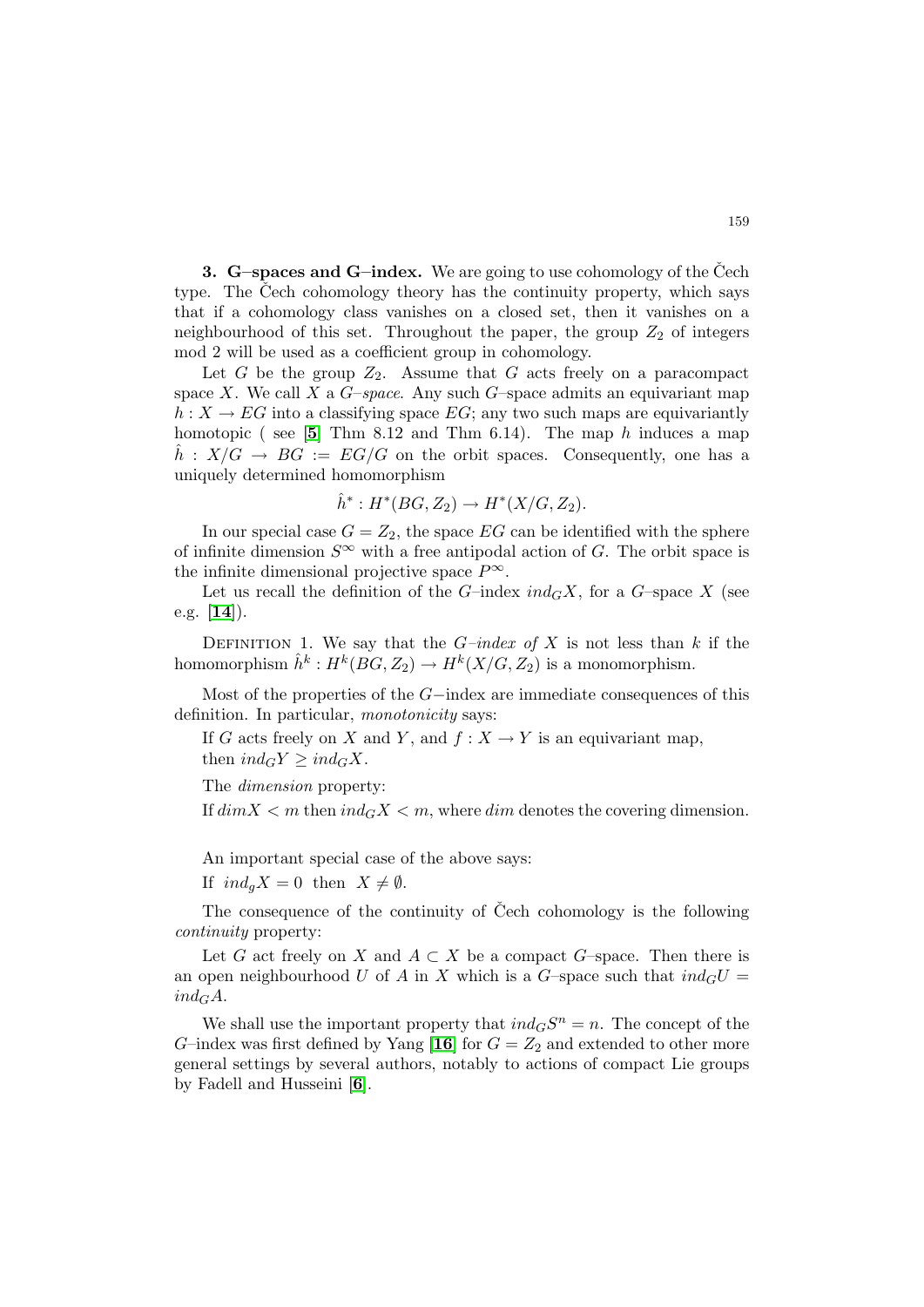4. Nonautonomous systems. We consider the following linear nonautonomous system of differential equations in  $\mathbb{R}^n$ :

$$
(1) \t x'(t) = A(t)x(t)
$$

where  $A: \mathbf{R} \to M_{n \times n}$  is a continuous map from the real numbers to the space of square matrices.

<span id="page-3-0"></span>Let us make the following assumptions

(A1)  $A(t) = A_+$  for  $t \ge t_1$ ,

 $(A2) A(t) = A$ <sub>-</sub> for  $t \leq t_2$ ,

(A3) the matrices  $A_+, A_-$  are hyperbolic i.e. have no eigenvalues with real part 0.

Let us denote by k the number of eigenvalues  $\lambda$  of  $A_-\$  with  $Re\lambda < 0$ , and by l the number of eigenvalues  $\lambda$  of  $A_+$  with  $Re\lambda < 0$ .

Now we are ready to formulate our main result.

THEOREM 4. If  $k \neq l$ , the equation [\(1\)](#page-3-0) has a nontrivial bounded solution.

PROOF. It is well known that the equation [\(1\)](#page-3-0) determines a process in the extended phase space  $\mathbf{R}^{n+1}$  given by the vector field  $X(x, t) = (A(t)x, 1)$ . In the meaning of [[11](#page-5-8)] this is a skew-product flow on  $\mathbb{R}^{n+1}$ .

Now we can apply the procedure from section [2.](#page-0-0) But we do this first with the vector field  $x \mapsto A(t)x$  with fixed t. Then for each fixed x, we can apply the same procedure to the vector field  $t \mapsto 1$  in **R**. More explicitly, we can multiply this constant vector field by a smooth, even and positive-valued function  $k(t)$ such that  $K(0) = 1$  and  $\lim_{t\to\infty} k(t) = 0$ , e.g.  $k(t) = \exp(-|t|)$ . In this way we obtain a skew-product flow on a solid cylinder  $D^n \times [-1,1]$ . This flow  $\varphi$  considered in the interior of the cylinder is topologically equivalent to the original one.

Let us assume for simplicity that  $t_1 = \frac{1}{2}$  $\frac{1}{2}, t_2 = -\frac{1}{2}$  $\frac{1}{2}$  (otherwise we rescale the procedure).

The obtained flow is very simple to observe. Invariant sets are e.g.

 $D^{n} \times \{-1\}, D^{n} \times \{1\}, \partial D^{n} \times [-1,1], \{0\} \times [-1,1]$ 

The orbits connecting points  $(0, -1)$  and  $(0, 1)$  correspond to bounded solutions of the equation (1). Thus it is enough to prove that there exists an orbit different from the trivial one  $\{0\} \times (-1,1)$  which starts from  $(0,-1)$  and ends at  $(0, 1)$ .

On the other hand, observe that, by our assumptions, for each point  $(x, t)$ with  $t > -1$ , the  $\omega$ - limit set is contained in  $D^n \times \{1\}$ . Moreover, since  $A_+$  is hyperbolic, it is either  $(0, 1)$  or a subset of  $\partial D^n \times \{1\}$ .

Furthermore, the horizontal sections of the flow below  $-\frac{1}{2}$  $\frac{1}{2}$ -level are copies of the level  $-1$ , and similarly above the level  $\frac{1}{2}$ .

160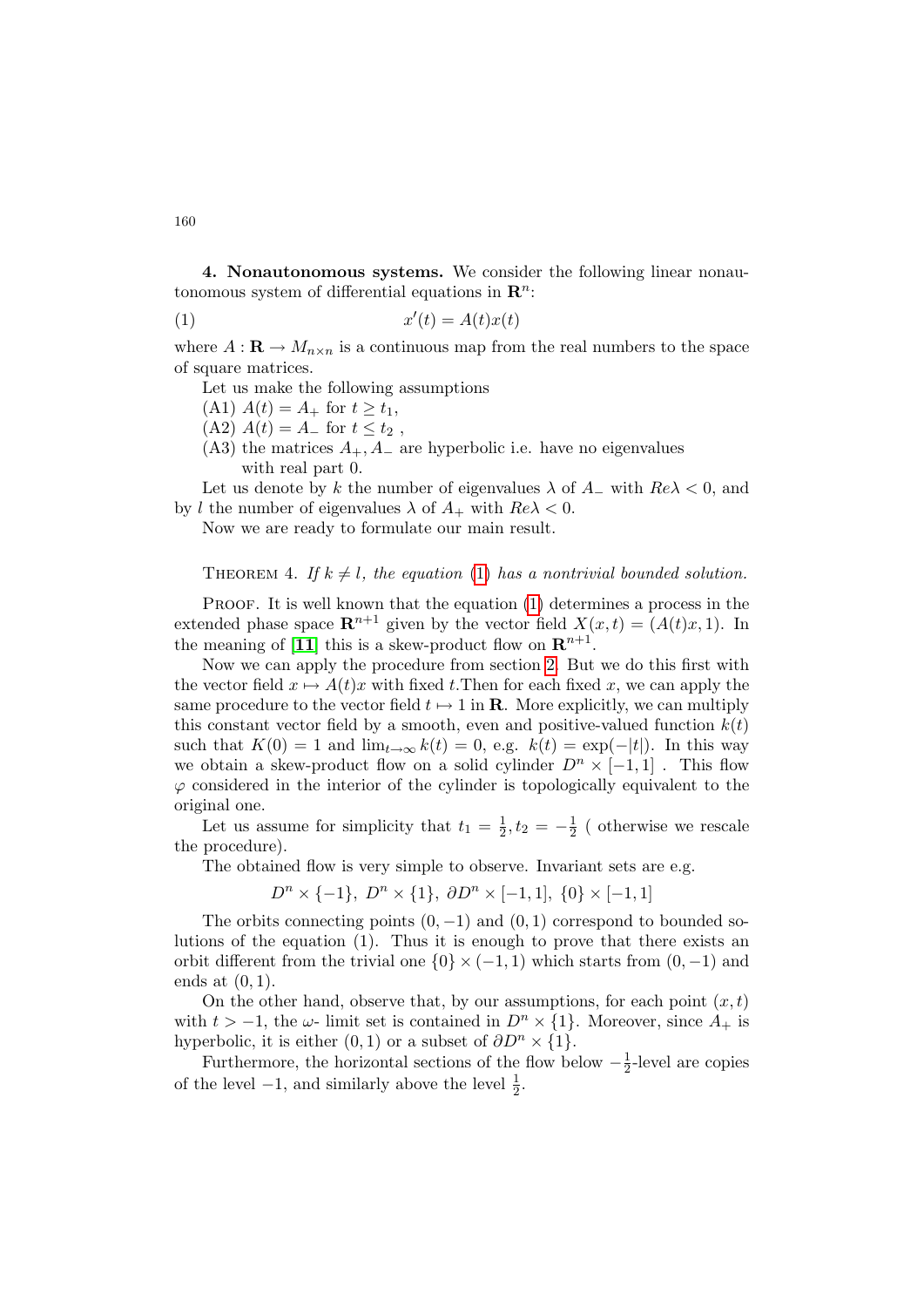Let us suppose that there are no nontrivial orbits connecting  $(0, -1)$  and  $(0, 1)$ .

Considering the flow on  $D^n \times \{-1\}$ , the dimension of the unstable manifold of the hyperbolic stationary point 0 is  $n - k$ . We can take a small sphere  $S_{\varepsilon} = S^{n-k-1}$  in it.

Consider a sphere at a bit higher level  $S^{n-k-1} \times \{-1+\delta\}$ . An orbit of every point from this set has to approach a neighbourhood of a sphere  $S^{n-l-1} \times \{1\} \subset \partial D^n \times \{1\}$  ( a sphere in the unstable subspace).

We have a natural antipodal action of  $G = Z_2$  on the cylinder  $(x, t) \mapsto$  $(-x, t)$ . This is an obvious observation that the construction in Section 1 preserves the property that the flow is equivariant, since the central projection is an odd map. We choose a  $G_2$ -invariant neighbourhood V of  $S^{n-l-1} \times \{1\}$ . Since the set  $S^{n-k-1} \times \{-1+\delta\}$  is compact, there is a finite time  $\tau_0$  such that, for each point  $(x,t) \in S^{n-k-1} \times \{-1+\delta\}, \quad \varphi_{\tau_0}(x,t) \in V.$ 

Therefore, we have defined an equivariant map  $\beta: S^{n-k-1} \times \{-1+\delta\} \to V$ . By the continuity of the G–index,  $ind_G V = n - l - 1$ . Thus we have just

proved the inequality  $n - k - 1 \leq n - l - 1$ .

In the same way, using the reverse time, we prove that  $n-l-1 \leq n-k-1$ . therefore we obtain  $l = k$  contrary to our assumption.  $\Box$ 

REMARKS. First let us observe that assumptions  $(A1)$ ,  $(A2)$  may be weakened by  $\lim_{t\to+\infty}$  =  $A_{+}$ .

Note that a similar proof could also works in the nonlinear case with the uniqueness and global existence assumptions satisfied. We should then assume that the right-hand side of the equation is odd, of polynomial growth, with the only hyperbolic stationary point at 0. Our result seems to be complementary to a theorem of Sacker and Sell (see  $[3]$  $[3]$  $[3]$ ,  $[11]$  $[11]$  $[11]$ ).

## References

- <span id="page-4-2"></span>1. Cima A., Llibre A.J., Bounded polynomial vector fields, Trans. Amer. Math. Soc., 318 (1990), 557–579.
- <span id="page-4-0"></span>2. Conley C., Isolated Invariant Sets and the Morse Index, CBMS, Vol. 38, Amer. Math. Society, Providence, Rhode Island, 1978.
- <span id="page-4-5"></span>3. Coppel W.A., Dichotomies in Stability Theory, Lecture Notes in Math., 629, Springer V., Berlin–Heidelberg–New York, 1978.
- <span id="page-4-1"></span>4. Delgado J., Lacomba E.A., Llibre J., Pérez E., Poincaré compactification of Hamiltonian polynomial vector fields, in Hamiltonian Dynamical Systems (Cincinati 1992), IMA Vol. Math. Appl., 63, Springer, New York, 1995, 99–114.
- <span id="page-4-3"></span>5. tom Dieck T., Transformation Groups, Walter de Gruyter Studies in Math. Vol. 8, Berlin– New York, 1987.
- <span id="page-4-4"></span>6. Fadell E., Husseini S., An ideal-valued cohomological index theory with applications to Borsuk–Ulam and Bourgin–Yang theorems, Ergodic Theory Dynam. Systems,  $8*(1988)$ , 73–85.